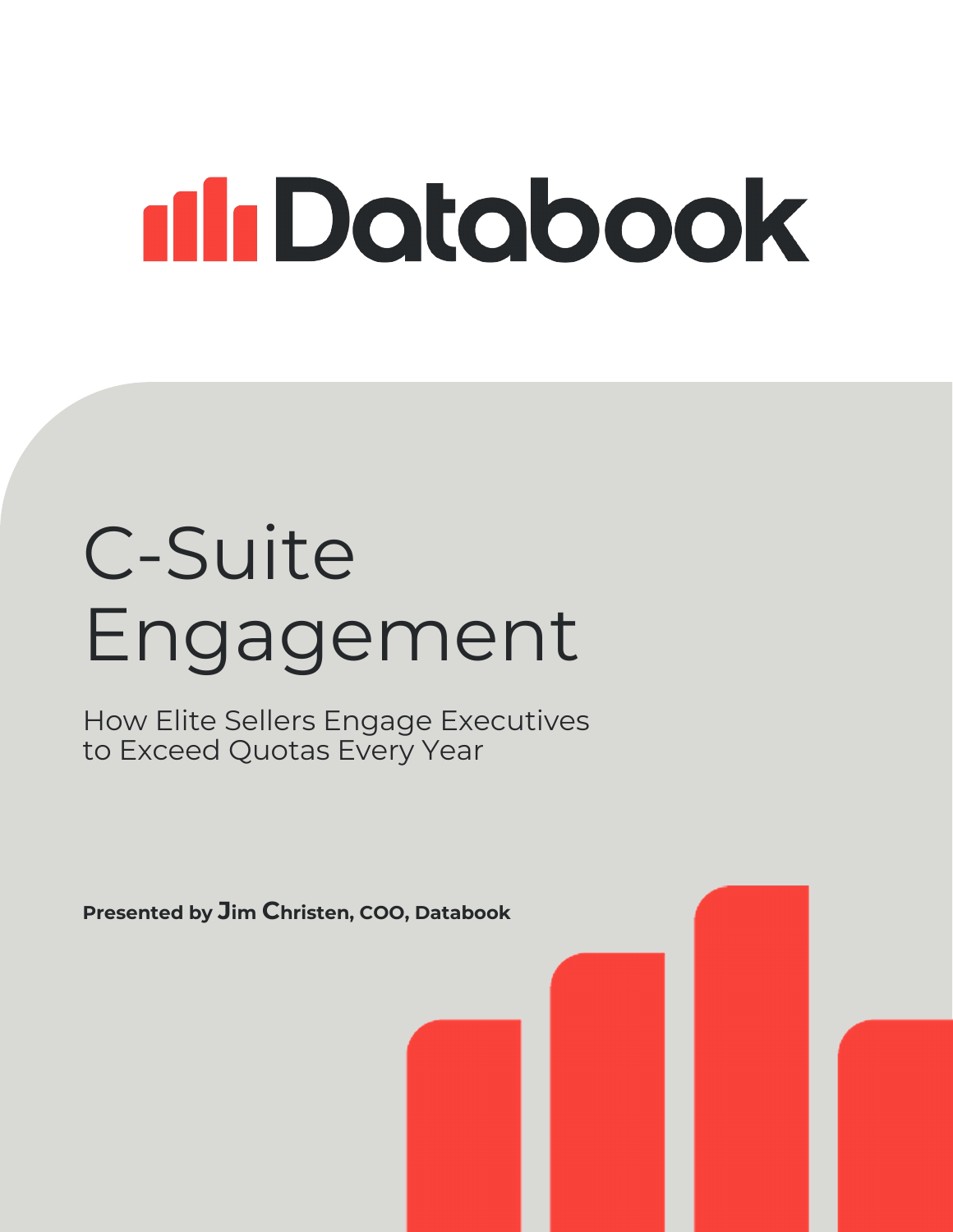Elite sellers understand that the key to success in enterprise sales is simple: *Don't follow the old rules if you're expecting a different result.* Conventional processes naturally lead to conventional results, so if you want an *exceptional* outcome—like achieving 185% of your quota, for example—you need *exceptional* thinking. In other words, you need to step into uncomfortable territory to get the bigger payoffs.

For many of today's most successful salespeople, that uncomfortable territory involves engaging directly with executives. Here, I'll share best practices that explain why executive engagement is necessary, what those executive engagements might look like, and how you can position yourself to make those engagements faster, easier, and more rewarding than ever.

### Prime Your Pipeline for Quality Over Quantity

Generally speaking, enterprise B2B sales has two types of prospects within the pipeline: **structured** and **unstructured.** Both should make up a portion of your pipeline—but in what ratio and why?

In a **structured evaluation**, a prospect company recognizes a direct need for a solution and often solicits proposals directly from vendors. When these deals arrive at the pipeline via general marketing leads (Funnel 1), they're typically lower-value deals that require only Director-level engagement to close. When they elevate to require one-on-one calls at the VP level (Funnel 2), they can represent moderately higher value. Either way, these deals are worked through conventional sales processes and can therefore be plentiful and easier to close.



Unstructured evaluations, on the other hand, are those deals where a company might greatly benefit from your solution but has not directly recognized the potential for value. That means you don't have an easy in through a conventional process, so you'll have to expend more effort to convert. In other words, they tend to be worthwhile only if they promise a big payback—and the high-dollar, unstructured deals almost always demand that you engage at the CXO level (Funnel 3).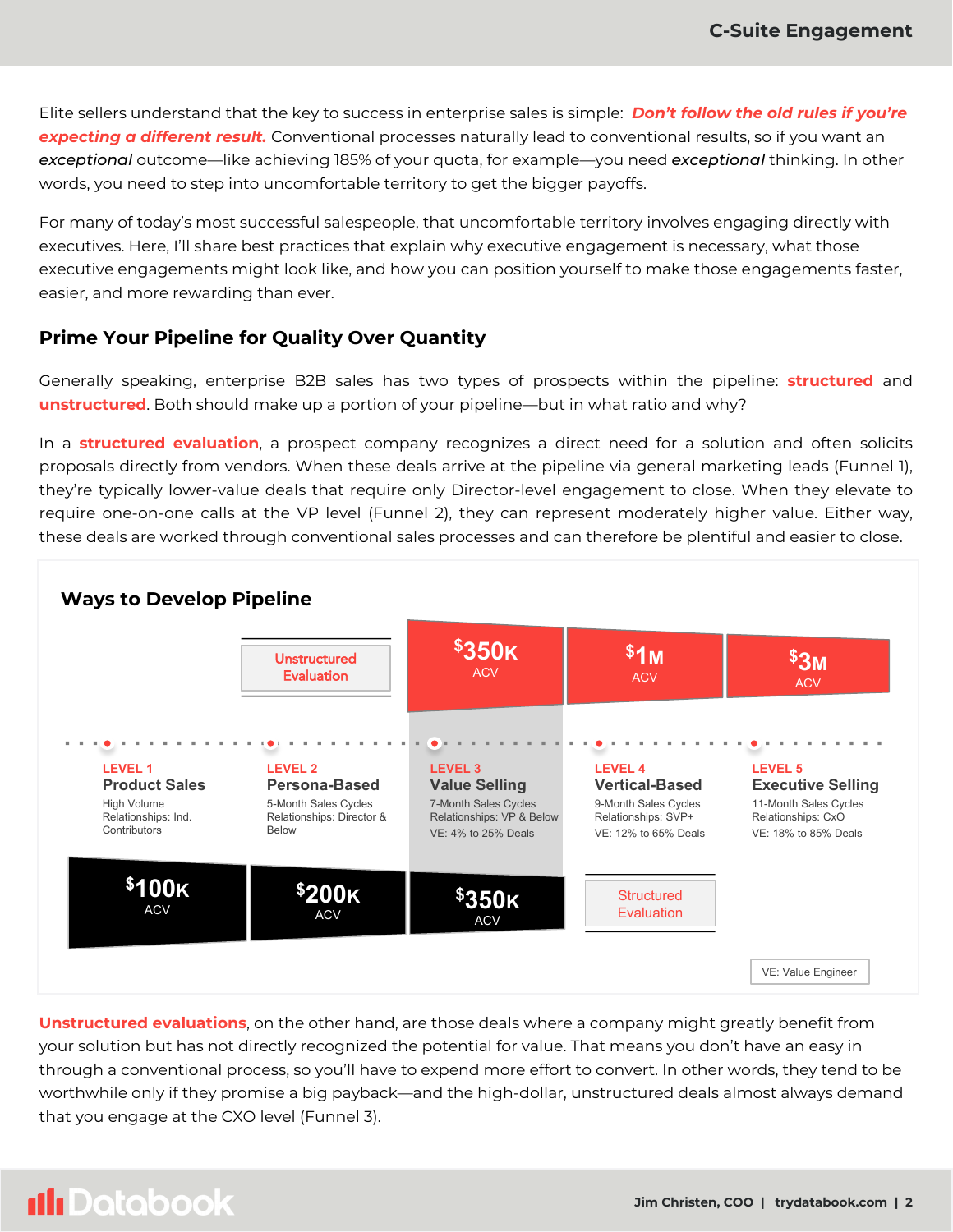Often, sales professionals want to go for the lowhanging fruit, filling the pipeline with a greater number of lower value deals. But the math doesn't support that approach. In fact, the number of companies that want to buy your solutions in a structured evaluation today is probably around 1.3x your quota, which means you will likely convert just 21% of those deals and achieve only 27% of your annual quota.

So how will you consistently make—let alone *exceed*—your quarterly revenue goals? You *have* to go outside the usual processes to create new highvalue opportunities through unstructured evaluations that require executive engagement. Comfortable? No. Lucrative? Very.

Unstructured evaluations *should* be 2.7x of your pipeline, which will convert at a higher rate of 38%. Not only does this guarantee you make your quota every year, but it actually puts you in a unique position to be much closer to 185% of your quota every year, with a chance at 450% every third year.

The best thing about this approach? You don't have to rely on anyone else to generate pipeline for you to make your number. *You* are the one who makes the case, makes the contact, and makes the deal.

## C-suite engagement is warranted any time it can motivate a stagnant project and pave the way for a win.

I was competing in a structured evaluation with a Fortune 200 company on a global transformation valued at \$58 million over five years. The evaluation team was made up of three VPs who insisted for months that I should not engage their CFO, the decision-maker in this selection. Instead, these three VPs would make the ultimate recommendation that would lead to the final vendor selection. Not satisfied with our position after a month of runaround, I went outside the process and scheduled a meeting for my SVP to meet with their CFO. In the meeting, the CFO confided that he did not respect the evaluation team's recommendation, which was not in our favor. Since engaging the c-suite, we've upleveled our 30% chance of being selected to an 85% probability of winning. *I've never won a significant transformation without going outside the process to gain access to power.*

## Present the Right Deliverables

To kick off an unstructured evaluation and earn that initial meeting with a new executive, start your conversation by providing unique insights from an industry benchmark study, or share how your other customers have gained new competitive advantage through improved efficiency. You're essentially promising to give away free strategy consulting worth \$150k—and that's a hard offer to turn down.

Once the meeting is on the calendar, it's your job to identify a financial case for change that will receive sponsorship from a CXO or SVP—one that outlines how they can get started with a few quick wins that pay for the project, as well as a list of customers who have achieved prior success. Do this, and you have yourself a confirm-fit evaluation, with no competition, and can charge 4x your annual contract value since you're working at the highest levels in the company.

But what does that financial case for change look like? And how do you present it at an initial c-level meeting with an executive you've never met before?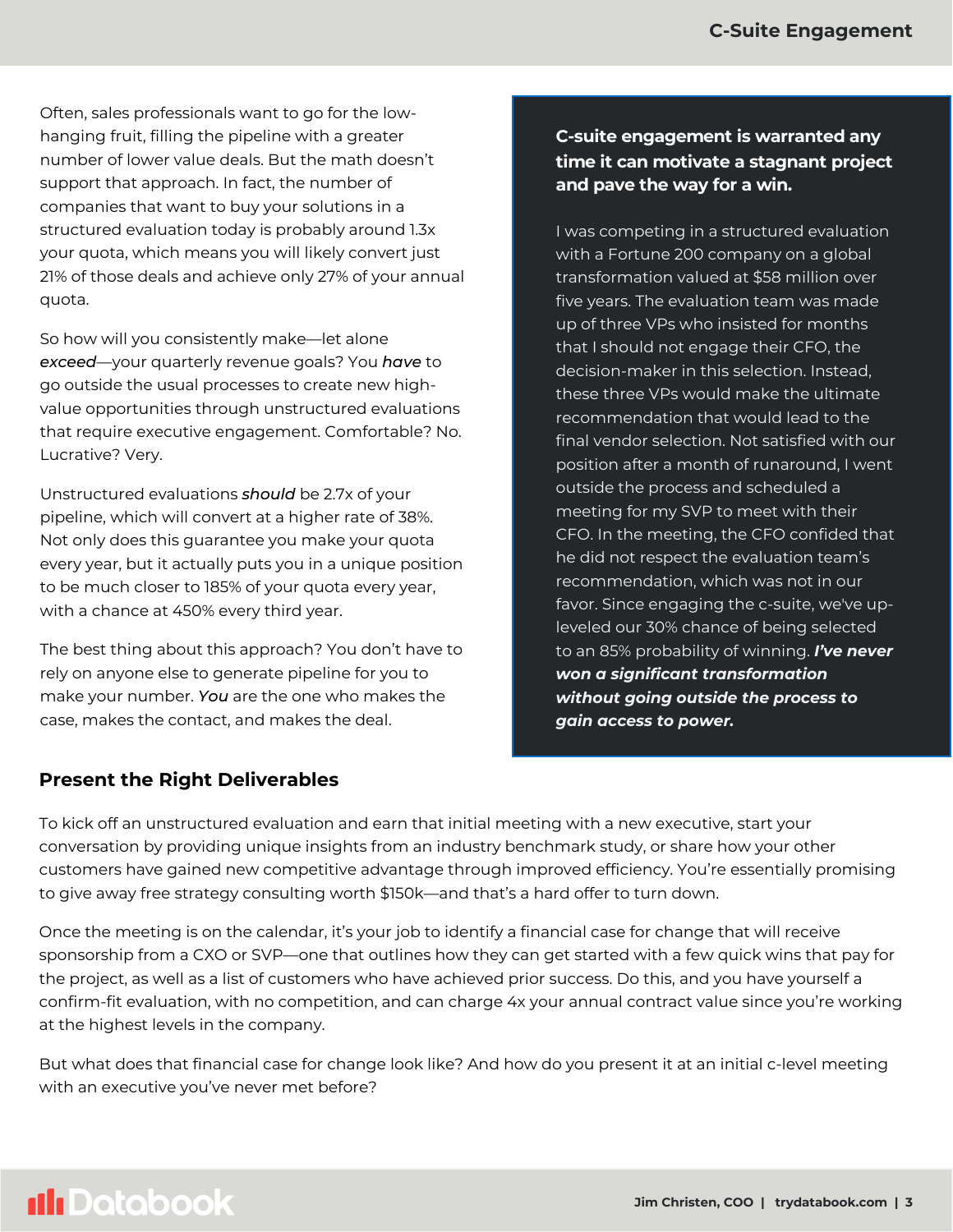First, know that executives don't care about your products. They make decisions based on business outcomes, time to value, the investment required, and the risk profile. Your job is to de-risk the project. You need to present quantifiable metrics—ones that your prospect is having trouble measuring today—that demonstrate your company's proven success with customers in their industry.

Second, no matter how good you are at building relationships, remember that executives are extremely busy and need you to make the best use of their time. Steer clear, then, of basic product deliverables created by your marketing department. C-level executives won't respond to these because they're typically generic, impersonal, and long. Executives need a hard-hitting summary that's relevant, impactful and concise enough to be reviewed in three minutes or less.

#### Keeping everyone informed can clear your path to key executives.

Executive meetings will never take place if you plan to ask permission from the lower levels first. A better approach is to remove potential conflict by giving lower level stakeholders about four days' advance briefing on everything you plan to share with the executive team. That way, when they are asked, they have all the details to be able to respond. If the lower levels are too busy to be briefed, you should still move forward with the c-suite meetings. You'll likely find, after that, they will always make time to meet with you.

For your initial meeting, then, you'll see optimal success with an *investment strategy deliverable*. While you won't yet have a complete picture from your prospect, you'll show that you're innovative and confident enough to have completed thoughtful research and prepared a point-of-view for the meeting, covering all the critical points required to make a business decision.

This is the kind of document that a c-level executive can take to a weekly leadership meeting to easily address potential objections. Not only can it help gain approval to increase a project's priority level, but the personalized content can actually shorten your sales cycles by two to four months. How? Because you've done the timeconsuming legwork for your prospect's evaluation team. You're saving them the countless hours they typically spend trying to justify the benefit, time, cost, and risk of your solution.

| <b>Agenda for Executive First Meetings</b><br>Investment Strategy Framework                         |                                                                                                              |                                                                                                                                                                            |
|-----------------------------------------------------------------------------------------------------|--------------------------------------------------------------------------------------------------------------|----------------------------------------------------------------------------------------------------------------------------------------------------------------------------|
| <b>IS</b>                                                                                           | <b>Investment Strategy:</b> Executive document<br>sent a day prior to your first C-level meeting.            | Point-of-view aligned to a company's corporate initiatives to<br>reprioritize a project to make the top three programs to receive<br>funding within the next two quarters. |
| C4C                                                                                                 | <b>Financial Case for Change: Identification of</b><br>external factors affecting the business<br>landscape. | Propensity-to-buy based on management intent with guidance<br>from key executive buyers who have stated they will be taking<br>action to resolve the business issue.       |
| <b>BO</b>                                                                                           | <b>Business Outcomes: ROI impact on</b><br>business.                                                         | Measurable benefits quantified if the identified business process<br>improvement are achieved. Benefits calculated to determine the<br>payback period.                     |
| <b>IB</b>                                                                                           | <b>Industry Best Practices:</b> Leading industry<br>customers peers want to follow.                          | Customer use cases documented to provide a roadmap to<br>achieve improved efficiencies by adopting new best practices<br>enabled through technology.                       |
| <b>UC</b>                                                                                           | Use Case Improvements: Specific steps an<br>industry segment leverages to complete a<br>task                 | Reducing the steps in process to reduce the time it takes to<br>accomplish a repetitive task.                                                                              |
| Having the courage to create a POV based on outside-in research when you have only 30% of the data. |                                                                                                              |                                                                                                                                                                            |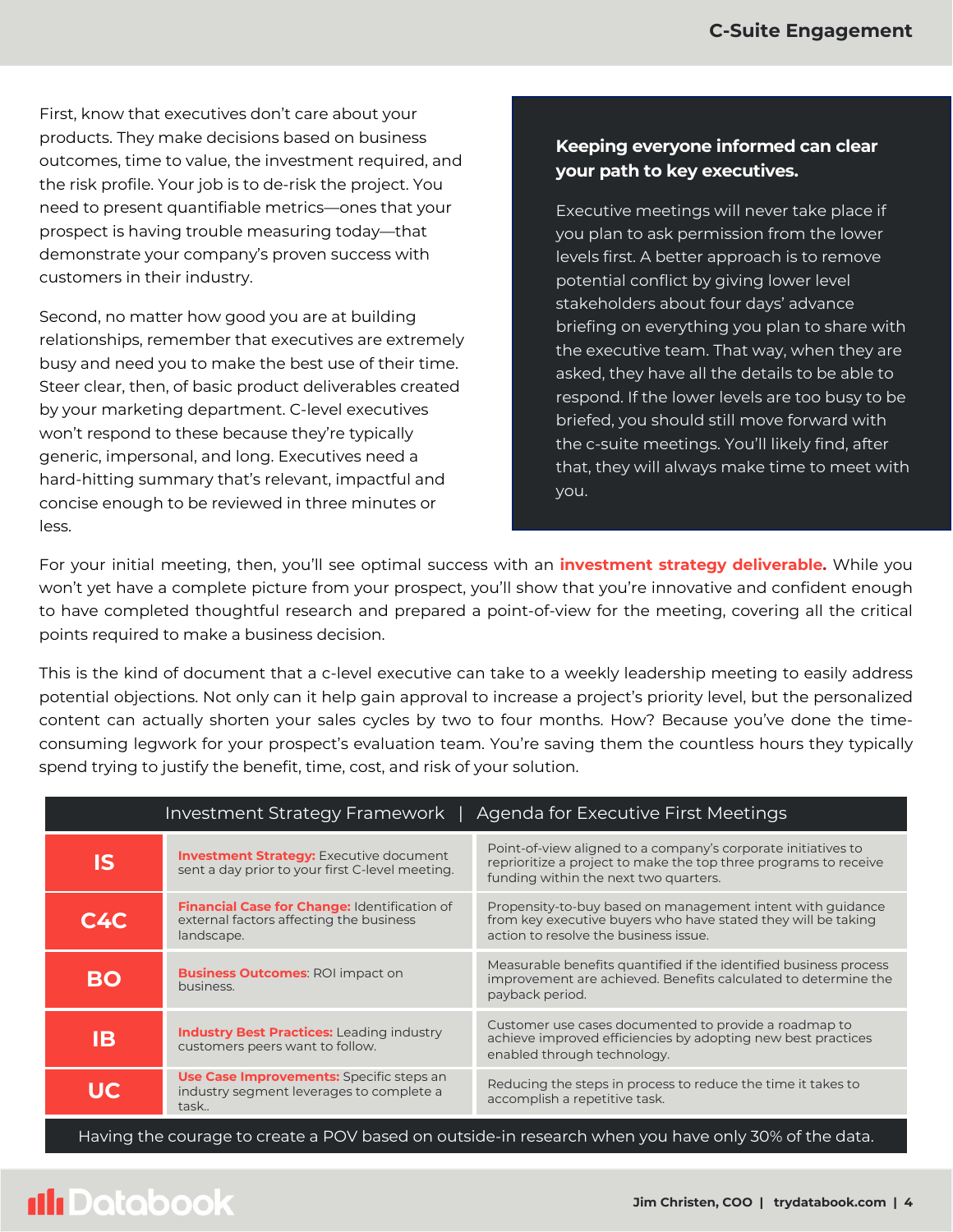Over time, your *investment strategy deliverable* will evolve into an **executive proposal** that your executive sponsor can formally present in a board meeting to receive project funding approval. At this point in the engagement, you'll have more information and be ready to delve deeper by pointing to additional details found in the business case and implementation plans

| Executive Proposal Framework   Overcome Every Objection |                                                                                                                                    |                                                                                                                                                                |  |
|---------------------------------------------------------|------------------------------------------------------------------------------------------------------------------------------------|----------------------------------------------------------------------------------------------------------------------------------------------------------------|--|
| ЕP                                                      | <b>Executive Proposal:</b> Board-level document<br>leveraged by your C-level sponsor to receive<br>funds for a project.            | Summary of all the critical assets required to close. Serves as the<br>agenda for the client's executive team to review prior to making<br>a funding decision. |  |
| <b>TS</b>                                               | <b>Term Sheet Comparison:</b> Side-by-side view<br>of your subscription, services, and<br>maintenance compared to the competition. | This comparison allows you to gain insight into your competitor's<br>proposal. Another form of give-to-get to gain access to additional<br>information.        |  |
| IP                                                      | <b>Implementation Plan: Identification of</b><br>external factors affecting the business<br>landscape.                             | Propose three horizons to ensure the right level of commitment<br>and investment to get started and expand relationship.                                       |  |
| <b>RM</b>                                               | <b>Reference Matrix:</b> Show the decision criteria<br>comparison & priority for your customers<br>within their industry.          | The number one way to ensure the right level of commitment<br>and investment to get started and expand relationship.                                           |  |
| TCO                                                     | Total Cost of Ownership: Quantify all<br>required costs to deliver a successful project.                                           | Financial estimate intended to identify direct and indirect cost<br>associated with your products and services.                                                |  |
|                                                         |                                                                                                                                    |                                                                                                                                                                |  |

Required document to receive funding for the project in the board room (that you authored).

#### Know Your Responsibilities

Because success in an unstructured evaluation necessitates executive engagement, one of your most important responsibilities is to always manage two separate sales motions, like spinning gears, at the same time:

- In the first motion, the primary account team engages the prospect's evaluation team, helping them in the assessment of their structured process.
- In the second motion, however, you and your regional manager develop weekly content and email messages that your executive team can use to present a provocative case for change to your prospect's c-suite.

#### "When I look at the largest transactions ... every transaction was done with the CEO." Marc Benioff, CEO salesforce.com

This is a best practice *proven* by elite sellers—but the second motion often encounters pushback, and here's why: It's not human nature for someone to develop content for another person to deliver. Nevertheless, it's important to head into that uncomfortable territory consistently. *No one else is going to do it for you.* After you've been through two full sales engagements applying both motions, you'll see the approach works every time.

Also critical in your list of responsibilities is the management of your extended sales team, which includes a variety of solution consultants across many organizations—including client success, product marketing, professional services, finance, channel management, and business development. This diverse group needs clear direction as to expectations, standards, owners, due dates, status, and anticipated next steps. Send an email twice a week to focus your resources on the multiple tasks at hand and ensure delivery dates are met.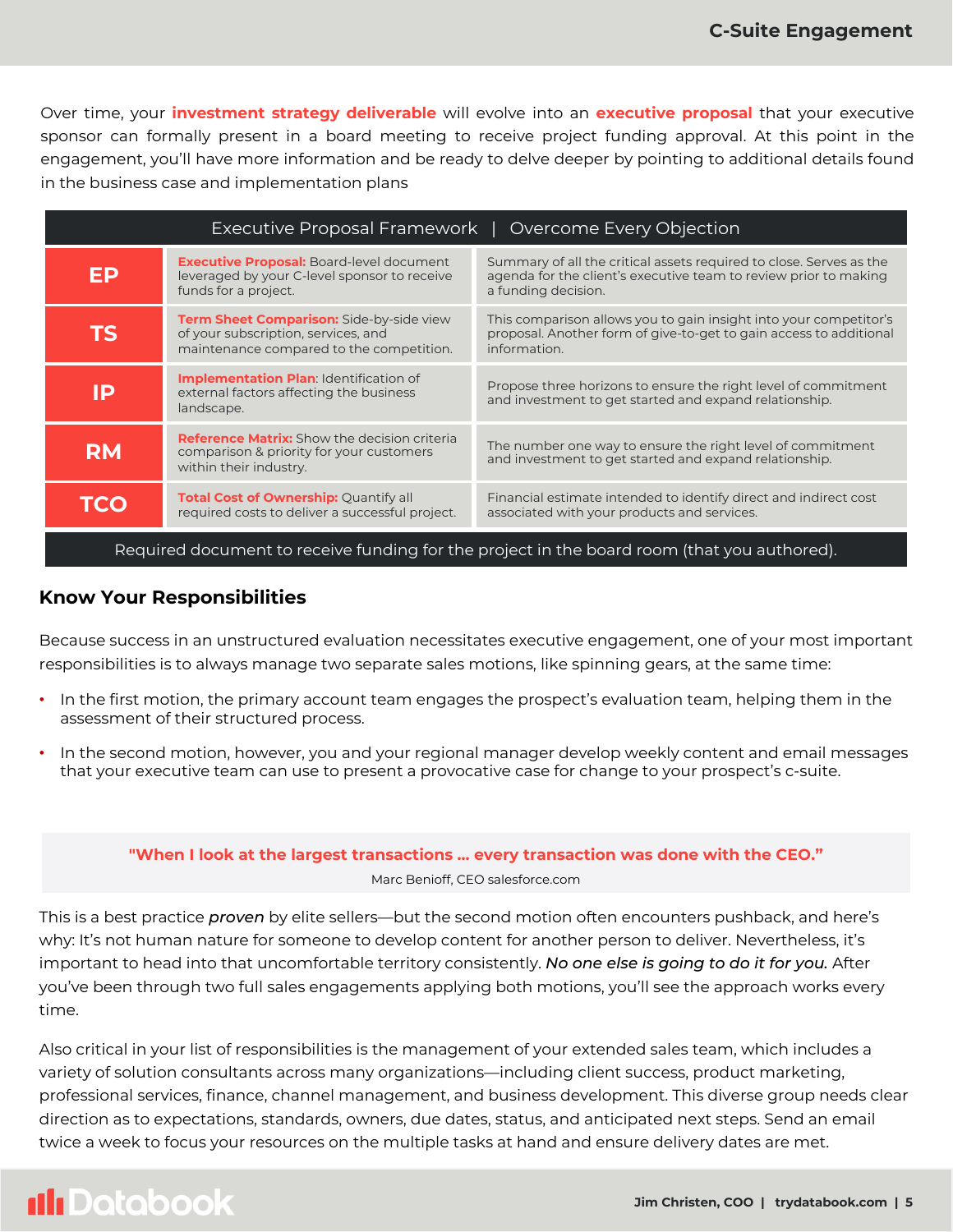#### Set Yourself up to Succeed with a Process to:

### Execute | Win | Repeat

As you put together these best practices, you'll find a key theme and requirement for your success is the ability to present a compelling case for change that's based on metrics and a knowledge of the prospect's personalized point of view. Ensuring that you have access to that information is vital to your ability to win deals, but it's important to note that it's neither expedient nor efficient if you have to assemble this amount of intricate detail for each and every prospect or meeting. To truly step outside the bounds of conventional thinking and into the realm of innovation, you need scalable, repeatable methods for reaching out to executives.

#### Going outside the process means running two sales motions in parallel.

Over the course of my career, I've heard countless reasons from sales professionals why their account is different, and why it's not time to engage the c-suite. I never buy it. I've told everyone on my team that running the two sales motions is mandatory. In our accounts, if you're not developing an email message with an updated point-of-view every week for each opportunity, your ability to achieve success in greenfield accounts with new executives is questionable. You have not seen firsthand the end-to-end process at least twice to become a believer in the need to go outside the process.

| Databook Used by Sales<br><b>Preparation for Executive Meetings</b>                                       |                                                                                                                                         |                                                                                                                                                                                                        |  |
|-----------------------------------------------------------------------------------------------------------|-----------------------------------------------------------------------------------------------------------------------------------------|--------------------------------------------------------------------------------------------------------------------------------------------------------------------------------------------------------|--|
| <b>POV</b>                                                                                                | <b>Point of View:</b> Your personalized approach<br>to aligning your prospect's corporate<br>initiative to deliver outcomes.            | Take the time to propose a few options on how you can improve<br>your customer's business outcomes based on industry best<br>practices.                                                                |  |
| P <sub>2</sub> B                                                                                          | <b>Propensity to Buy:</b> External factors putting<br>pressure on your prospect's business model<br>create a financial case for change. | Customers want their prospects to bring them solutions, not wit<br>to tell them what they need. Identify proven use case<br>improvements your customers can adopt.                                     |  |
| <b>MI</b>                                                                                                 | <b>Management Intent:</b> Stated objectives by<br>upper management to improve business<br>operations.                                   | Capture external factors that are putting pressure on your<br>customer's executive team. Propose solutions they can leverage<br>to meet their objectives.                                              |  |
| <b>KB</b>                                                                                                 | <b>Key Buyers:</b> Executives who have a stated<br>need to improve their business operations.                                           | Tenure, influence and intent serve as early indicators for what<br>actions key decision makers are planning to make.                                                                                   |  |
| <b>SA</b>                                                                                                 | <b>Solution Alignment: Propensity to buy</b><br>determines the priority of solutions that will<br>be acquired.                          | Only the top three projects will be funded. Have you aligned to a<br>top three initiative to ensure your solution will be considered?<br>Will you leave it up to the customer to make the connections? |  |
| The fastest way to secure executive meetings: provide industry benchmarking and free strategy consulting. |                                                                                                                                         |                                                                                                                                                                                                        |  |

## Remember: Time Kills Deals

That's why the future of elite selling demands that sales professionals have access to a customer intelligence platform that can identify a customer's propensity-to-buy based on management intent and demand signals from key decision-makers. Armed with this data, you can personalize points-of-view in a matter of minutes to prepare for executive meetings. Likewise, any personalized deliverable frameworks you create can be expediently copied, shared, and re-used by key stakeholders in future endeavors. This gives you a huge advantage, as verbal and anecdotal conversations—however powerful in building relationships—still require additional work down the road.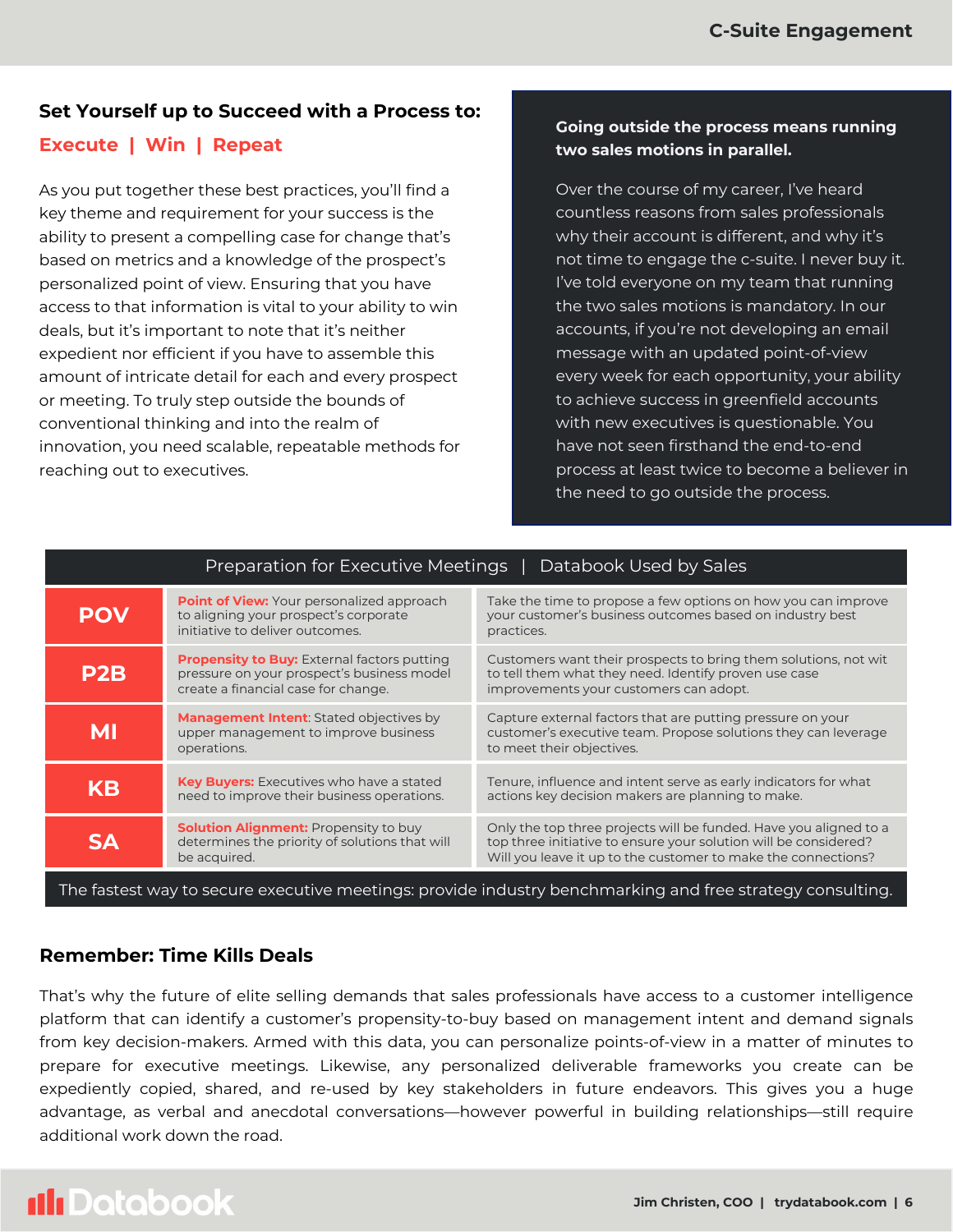### "I'm going into CEO meetings, the CEO is saying, my IT people, they tell me they love ServiceNow. But you guys haven't called on me."

Bill McDermott, CEO ServiceNow

## Conclusion

While most sales professionals enjoy building relationships with their customers because people buy from who they like, relationships only account for about 30% of the purchasing decision. The other 70% hinges on industry expertise, particularly when it comes to unstructured evaluations. That's why the goal of value-based selling in enterprise accounts is to become a trusted advisor—and that's why executive engagement is so important.

*Remember, you are that industry expert they're looking for.* Through prior customers' successes, you have amassed significant industry expertise and are in a unique position to share best practices and free strategy consulting in every meeting. Over time, the guidance you offer can change the decision criteria at multiple levels in an organization to influence highly successful outcomes. It's true: No one is ever going to understand an executive's business better than they do. Only you, however, see how the elite companies in their industry are leveraging your solutions to create a competitive advantage. Only you can provide them with quantifiable metrics and use case improvements they would like to have at no charge. It's essential to know your value and deliver it to every meeting with your prospects.



If you've held off on engaging at the c-suite level because it's uncomfortable, you'll need to get past that hesitation if you want to be successful. Uncomfortable conversations are the lifeblood of elite selling best practices. Get ready to be uncomfortable if you're in enterprise sales—and then get ready to win big. This is the proven process of generating revenue in enterprise sales consistently every quarter.